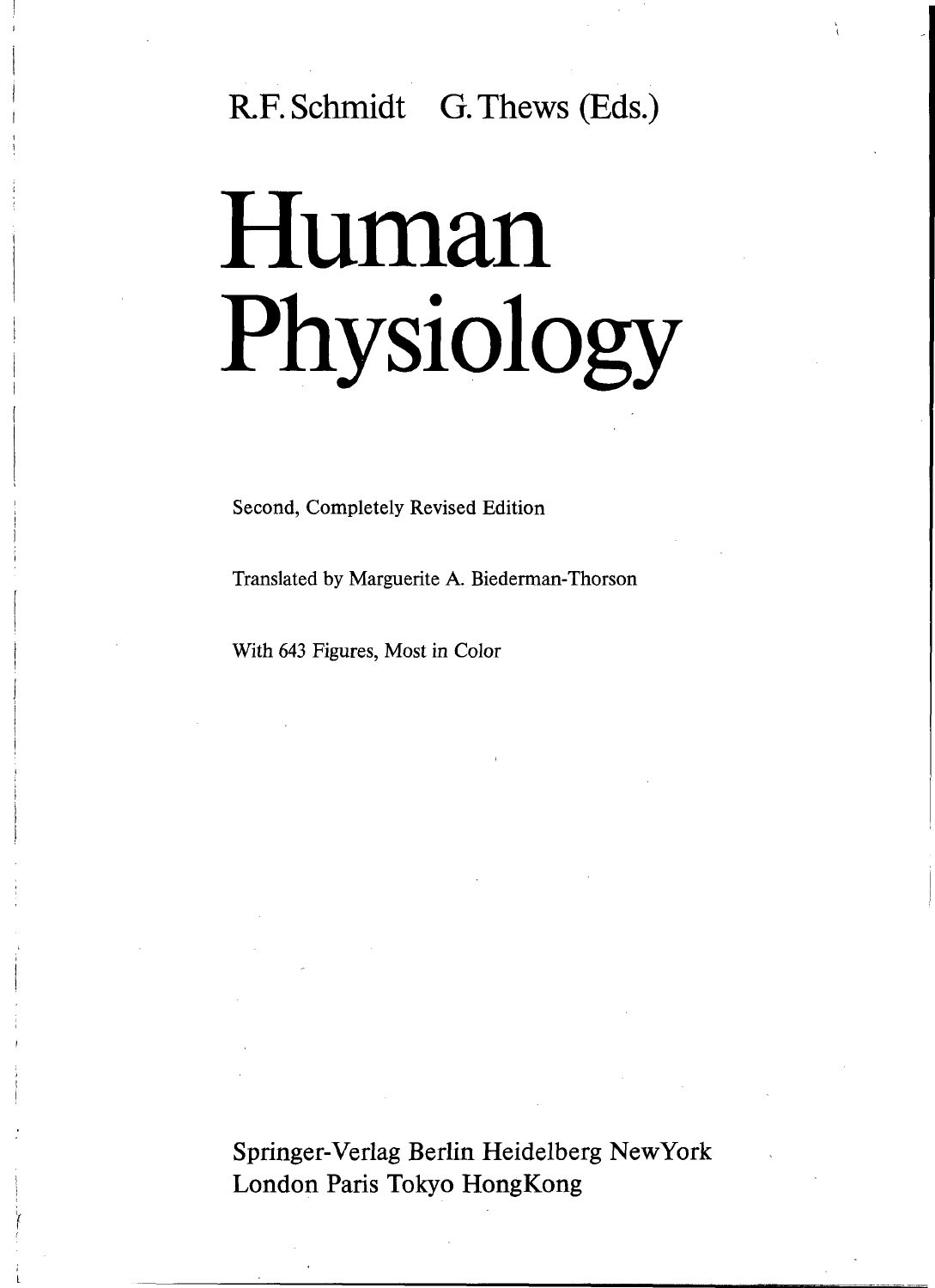#### Part I. General Physiology of the Cell and of Intercellular Communication

| $\mathbf{1}$                                               | <b>Fundamentals of Cell Physiology (J. Dudel)</b>                                                                                                                | 2                                         |
|------------------------------------------------------------|------------------------------------------------------------------------------------------------------------------------------------------------------------------|-------------------------------------------|
| 1.1<br>1.2<br>1.3<br>1.4<br>1.5                            | The Cell as a Compartment for Physiological Exchange Processes<br>Exchange of Substances between Cell and Surroundings<br>Exchange of Substances within the Cell | $2^{\circ}$<br>$\overline{4}$<br>10<br>17 |
| $\overline{2}$                                             | Information Transfer by Electrical Excitation (J. Dudel).                                                                                                        | 19                                        |
| 2.1<br>2.2<br>2.3 <sub>1</sub><br>2.4<br>2.5<br>2.6<br>2.7 | Currents through Potential-Dependent Membrane Channels<br>The Triggering of Impulse Volleys by Long-Lasting Depolarization.                                      | 19<br>22<br>28<br>33<br>36<br>40<br>41    |
| 3                                                          | Transmission of Excitation from Cell to Cell (J. Dudel)                                                                                                          | 43                                        |
| 3.1<br>3.2<br>3.3<br>3.4<br>3.5                            | Microphysiology of Chemical Synaptic Transmission<br>Electrical Synaptic Transmission.                                                                           | 43<br>49<br>53<br>58<br>59                |

#### Part II. Motor and Integrative Functions of the Nervous System; Muscle Physiology

|     | 4.1 The Molecular Mechansim of Contraction 62 |  |
|-----|-----------------------------------------------|--|
| 4.2 |                                               |  |
|     |                                               |  |
|     |                                               |  |
| 4.5 |                                               |  |
|     |                                               |  |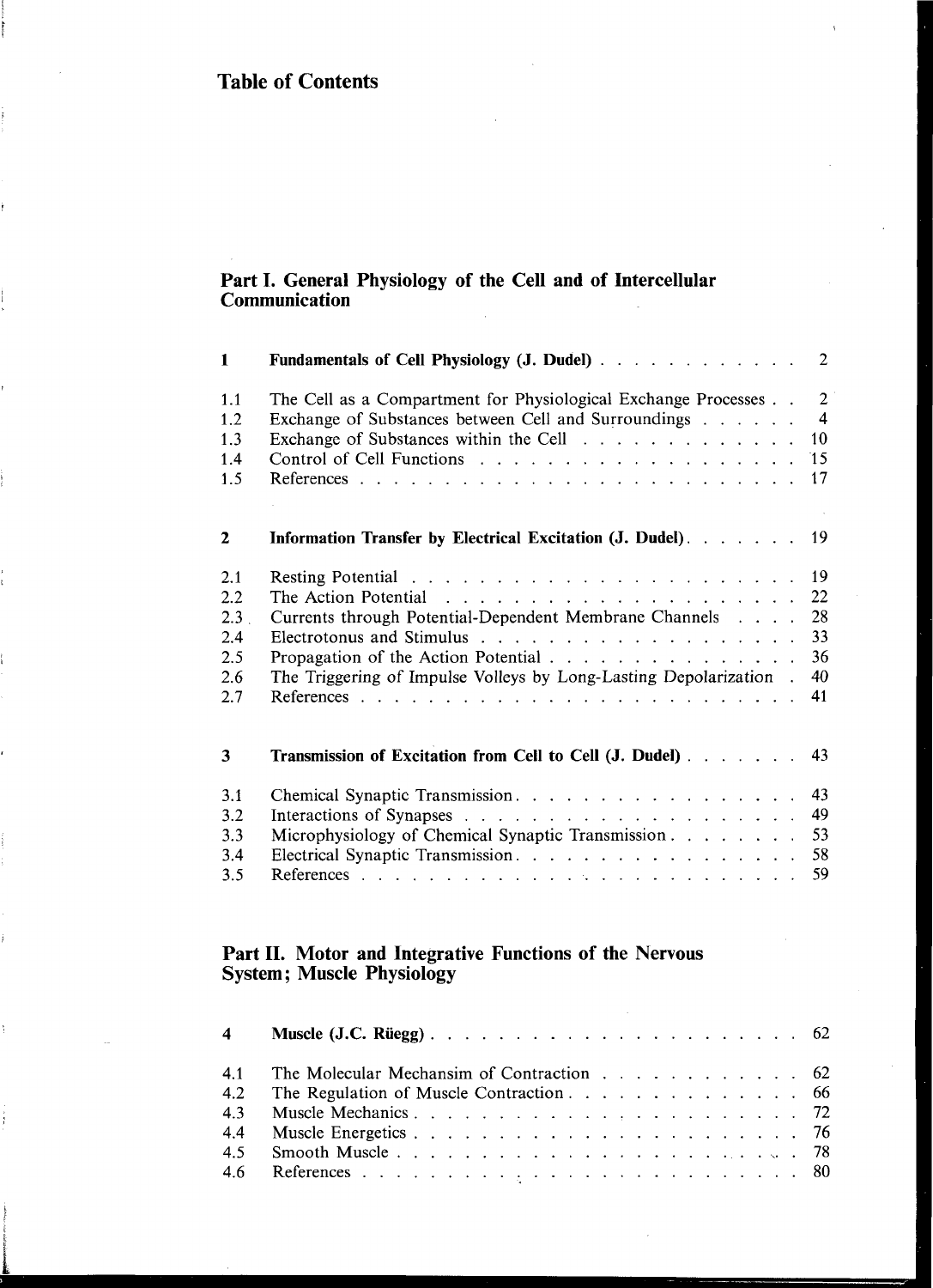X Table of Contents

 $\chi$ 

 $\bar{\psi}$ 

| 5   | Motor Systems (R.F. Schmidt and M. Wiesendanger)                         | 82 |
|-----|--------------------------------------------------------------------------|----|
| 5.1 | Neural Control of Posture and Movement: A Survey                         | 82 |
| 5.2 | Sensors for Motor Functions: Muscle Spindles and Tendon Organs .         | 85 |
| 5.3 |                                                                          | 87 |
| 5.4 | Motor Centers in the Brainstem.                                          | 96 |
| 5.5 |                                                                          |    |
| 5.6 |                                                                          |    |
| 5.7 | Motor Fields of the Cerebral Cortex. 112                                 |    |
| 5.8 | Functional Restitution after Lesions in the Motor System 120             |    |
| 5.9 |                                                                          |    |
| 6   | Integrative Functions of the Central Nervous System (R.F. Schmidt) . 124 |    |
| 6.1 | Definition and Localization of Integrative Functions 124                 |    |
| 6.2 | General Physiology of the Cerebral Cortex 127                            |    |
| 6.3 |                                                                          |    |
| 6.4 | Neurophysiological Correlates of Consciousness and Speech 147            |    |
| 6.5 |                                                                          |    |
| 6.6 | Functions of the Frontal Lobes 162                                       |    |
| 6.7 |                                                                          |    |
| 7   | The Nervous System in the Context of Information Theory                  |    |
| 7.1 | Introduction to Information Theory 166                                   |    |
| 7.2 | Information Theory in Sensory Physiology 168                             |    |
| 7.3 | Measurement of Information in Psychology. 171                            |    |
| 7.4 |                                                                          |    |

# Part III. General and Special Sensory Physiology

÷.

| 8   | General Sensory Physiology (H.O. Handwerker) 176                                                                                                                                                                    |  |
|-----|---------------------------------------------------------------------------------------------------------------------------------------------------------------------------------------------------------------------|--|
| 8.1 | Subject Matter of General Sensory Physiology 176                                                                                                                                                                    |  |
| 8.2 | General Objective Sensory Physiology 178                                                                                                                                                                            |  |
| 8.3 | General Subjective Sensory Physiology 185                                                                                                                                                                           |  |
| 8.4 | Integrative Sensory Physiology 193                                                                                                                                                                                  |  |
| 8.5 |                                                                                                                                                                                                                     |  |
|     |                                                                                                                                                                                                                     |  |
| 9   | The Somatovisceral Sensory System (M. Zimmermann) 196                                                                                                                                                               |  |
| 9.1 | Psychophysics of Cutaneous Mechanoreception 196                                                                                                                                                                     |  |
| 9.2 |                                                                                                                                                                                                                     |  |
| 9.3 | Psychophysics of Thermoreception. 202                                                                                                                                                                               |  |
| 9.4 | Thermosensors $\ldots$ $\ldots$ $\ldots$ $\ldots$ $\ldots$ $\ldots$ $\ldots$ $\ldots$ $\ldots$ $\ldots$ $\ldots$ $\ldots$ $\ldots$ $\ldots$ $\ldots$ $\ldots$ $\ldots$ $\ldots$ $\ldots$ $\ldots$ $\ldots$ $\ldots$ |  |
| 9.5 | Visceral Sensibility $\ldots \ldots \ldots \ldots \ldots \ldots \ldots \ldots \ldots \ldots 204$                                                                                                                    |  |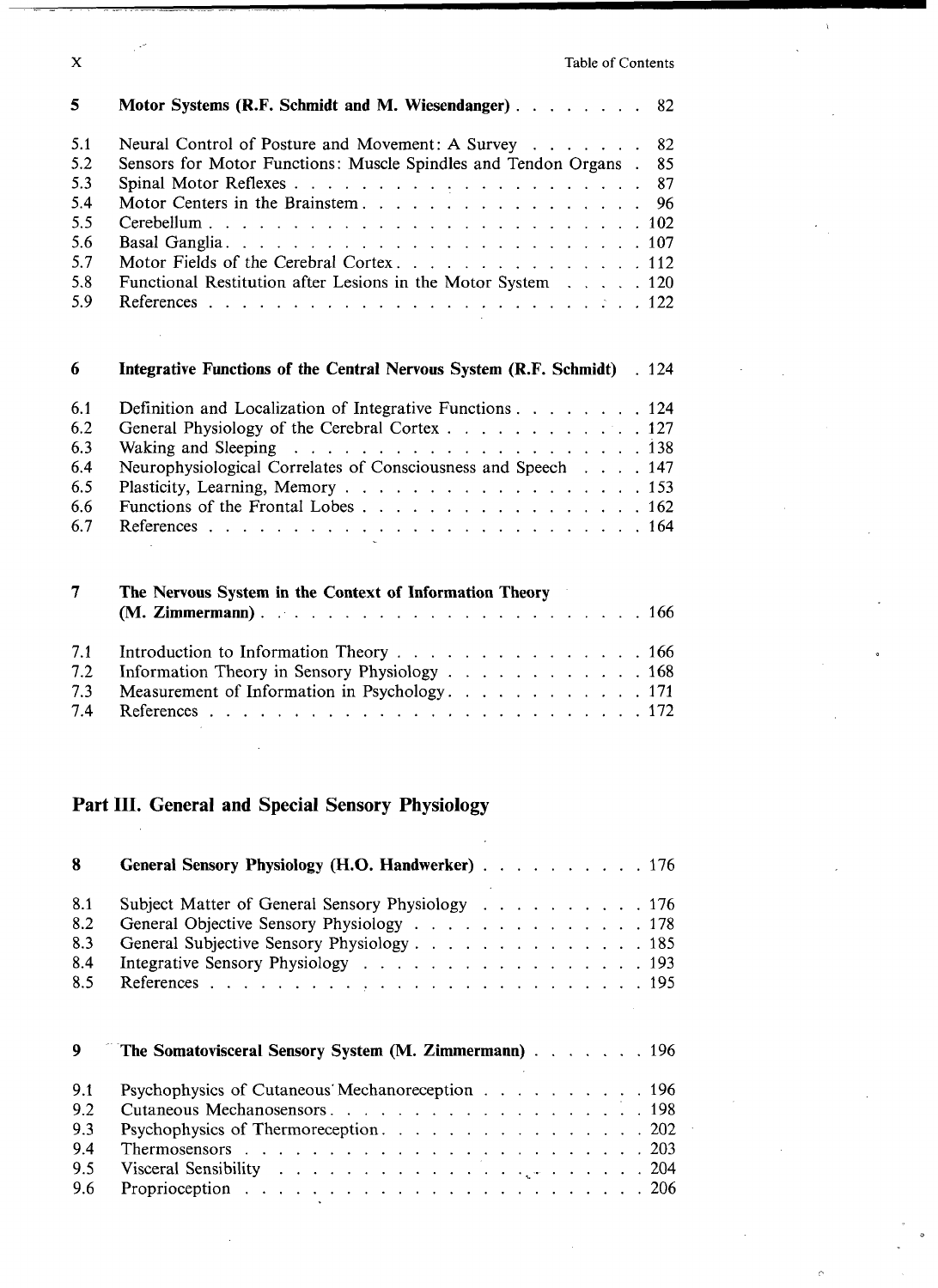| Table of Contents |  |
|-------------------|--|
|                   |  |

| 9.7<br>9.8<br>9.9<br>9.10<br>9.11<br>9.12<br>9.13<br>10<br>10.1 | Functional and Anatomical Survey of the Central Somatosensory<br>The Transfer of Somatovisceral Information in the Spinal Cord. 210<br>Somatosensory Functions of the Brainstem 213<br>Thalamus<br>Somatosensory Projection Areas in the Cortex 216<br>Control of Afferent Input in the Somatosensory System 219<br>$\mathbf{r}$<br>Nociception and Pain (R.F. Schmidt) 223<br>The Characterization of Pain 223 |
|-----------------------------------------------------------------|-----------------------------------------------------------------------------------------------------------------------------------------------------------------------------------------------------------------------------------------------------------------------------------------------------------------------------------------------------------------------------------------------------------------|
| 10.2                                                            |                                                                                                                                                                                                                                                                                                                                                                                                                 |
| 10.3                                                            | Pathophysiology of Nociception and Pain 231                                                                                                                                                                                                                                                                                                                                                                     |
| 10.4                                                            | Endogenous and Exogenous Inhibition of Pain 233                                                                                                                                                                                                                                                                                                                                                                 |
| 10.5                                                            |                                                                                                                                                                                                                                                                                                                                                                                                                 |
| 11                                                              | The Sense of Sight (O.-J. Grüsser and U. Grüsser-Cornehls). 237                                                                                                                                                                                                                                                                                                                                                 |
| 11.1                                                            |                                                                                                                                                                                                                                                                                                                                                                                                                 |
| 11.2                                                            |                                                                                                                                                                                                                                                                                                                                                                                                                 |
| 11.3                                                            | Signal Reception and Processing in the Retina 248                                                                                                                                                                                                                                                                                                                                                               |
| 11.4                                                            | Neurophysiology and Psychophysics of the Perception of Light and                                                                                                                                                                                                                                                                                                                                                |
|                                                                 |                                                                                                                                                                                                                                                                                                                                                                                                                 |
| 11.5                                                            | Signal Processing in the Central Visual System 258                                                                                                                                                                                                                                                                                                                                                              |
|                                                                 |                                                                                                                                                                                                                                                                                                                                                                                                                 |
| 11.6                                                            | Practical and Clinical Applications of Visual Physiology 263                                                                                                                                                                                                                                                                                                                                                    |
| 11.7                                                            |                                                                                                                                                                                                                                                                                                                                                                                                                 |
| 11.8                                                            |                                                                                                                                                                                                                                                                                                                                                                                                                 |
| 12                                                              | Physiology of the Sense of Equilibrium, Hearing and Speech                                                                                                                                                                                                                                                                                                                                                      |
| 12.1                                                            | Physiology of the Sense of Equilibrium $\ldots$ 277                                                                                                                                                                                                                                                                                                                                                             |
| 12.2                                                            |                                                                                                                                                                                                                                                                                                                                                                                                                 |
| 12.3                                                            | Physiology of the Speech Apparatus 299                                                                                                                                                                                                                                                                                                                                                                          |
| 12.4                                                            |                                                                                                                                                                                                                                                                                                                                                                                                                 |
|                                                                 |                                                                                                                                                                                                                                                                                                                                                                                                                 |
| 13                                                              | Taste and Smell (H. Altner and J. Boeckh) 306                                                                                                                                                                                                                                                                                                                                                                   |
| 13.1                                                            | Characterization of the Chemical Senses 306                                                                                                                                                                                                                                                                                                                                                                     |
| 13.2                                                            | The Sense of Taste                                                                                                                                                                                                                                                                                                                                                                                              |
| 13.3                                                            |                                                                                                                                                                                                                                                                                                                                                                                                                 |
| 13.4                                                            |                                                                                                                                                                                                                                                                                                                                                                                                                 |
| $\cdot$ 14                                                      | Thirst and Hunger: General Sensations (R.F. Schmidt) 314                                                                                                                                                                                                                                                                                                                                                        |
| 14.1                                                            |                                                                                                                                                                                                                                                                                                                                                                                                                 |
| 14.2                                                            |                                                                                                                                                                                                                                                                                                                                                                                                                 |
| 14.3                                                            |                                                                                                                                                                                                                                                                                                                                                                                                                 |
|                                                                 |                                                                                                                                                                                                                                                                                                                                                                                                                 |

 $\frac{1}{\Lambda}$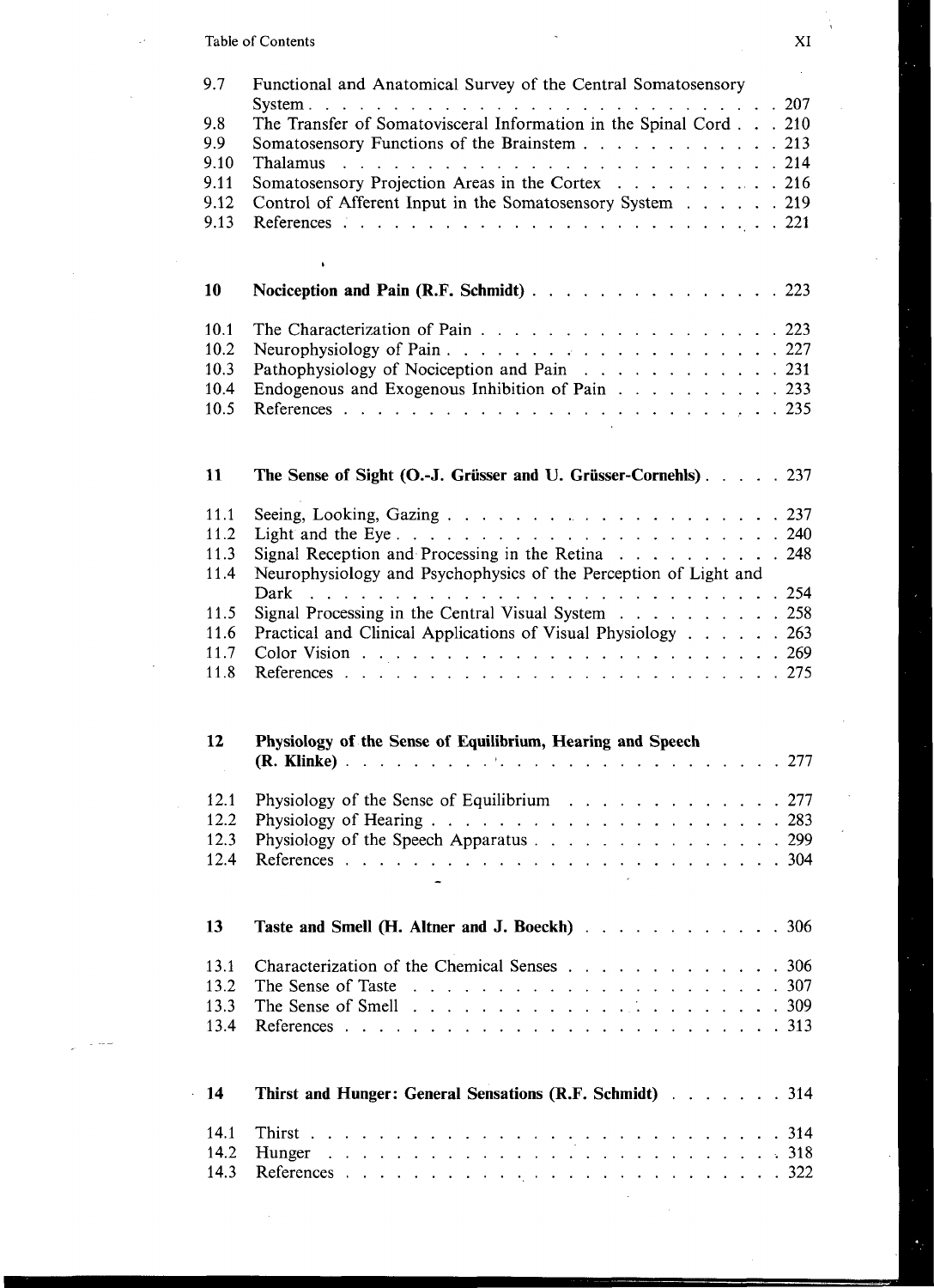# Part IV. Neuronal and Hormonal Regulatory Processes **15 General Principles of Regulation (M. Zimmermann)** 324 15.1 Basic Elements of Biological and Technical Control Circuits ... . 324 15.2 Dynamic and Static Behavior of Control Circuits  $\ldots$ ,  $\ldots$ ,  $\ldots$ , 327 15.3 Special Features of Control Systems  $\ldots$ ,  $\ldots$ ,  $\ldots$ ,  $\ldots$ , 330 15.4 References . 332 **16** Autonomic Nervous System (W. Jänig)  $\ldots$  . . . . . . . . . . . . . 333 16.1 Peripheral Autonomic Nervous System  $\ldots$ ,  $\ldots$ ,  $\ldots$ ,  $\ldots$ , 333 16.2 Central Organization of the Autonomic Nervous System in Spinal Cord and Brainstem 345 16.3 Micturition and Defecation  $\ldots$   $\ldots$   $\ldots$   $\ldots$   $\ldots$   $\ldots$  350 16.4 Genital Reflexes 352 16.5 Functions of the Hypothalamus  $\ldots$   $\ldots$   $\ldots$   $\ldots$   $\ldots$   $\ldots$  356 16.6 Limbic System and Behavior  $\ldots$ ,  $\ldots$ ,  $\ldots$ ,  $\ldots$ ,  $\ldots$ ,  $362$ 16.7 References 369 **17** Endocrinology (W. Wuttke) 3. **19.** 1. **1.** 1. 1. 1. 1. 1. 1. 1. 371 17.1 General Aspects of Endocrinology. . . . . . . . . . . . . . . . . 371 17.2 The Posterior Pituitary System (a) and (b) and (b) and (b)  $376$ 17.3 The Anterior Pituitary System . . . . . . . . . . . . . . . . . 379 17.4 The Thyroid System 383 The Adrenal Cortex Systems . . . . . . . . . . . . . . . . . . 386 17.6 The Pancreatic Hormones 391 17.7 Homeostasis of Calcium and Phosphate Balance (a)  $\cdot$  (a)  $\cdot$  (a)  $\cdot$  (a)  $\cdot$  (a)  $\cdot$  (a)  $\cdot$  (a)  $\cdot$  (a)  $\cdot$  (a)  $\cdot$  (a)  $\cdot$  (a)  $\cdot$  (a)  $\cdot$  (a)  $\cdot$  (a)  $\cdot$  (a)  $\cdot$  (a)  $\cdot$  (a)  $\cdot$  (a)  $\cdot$  (a)  $\cdot$  ( Hormones of the Adrenal Medulla 300 and 396 and 396 17.9 Additional Hormonal Systems  $\ldots$   $\ldots$   $\ldots$   $\ldots$   $\ldots$   $\ldots$  397 17.10 References ' 398

#### Part V. Blood and the Circulatory System

| 18   | Functions of the Blood (Ch. Weiss and W. Jelkmann) 402                  |
|------|-------------------------------------------------------------------------|
|      |                                                                         |
| 18.1 |                                                                         |
| 18.2 |                                                                         |
| 18.3 |                                                                         |
| 18.4 | Leukocytes414                                                           |
| 18.5 |                                                                         |
| 18.6 | Hemostasis and Coagulation 418                                          |
| 18.7 | The Role of the Blood in Defense 425                                    |
| 18.8 | Human Blood Groups 434                                                  |
| 18.9 |                                                                         |
| 19   | Function of the Heart (H. Antoni) 439                                   |
| 19.1 | General Structural and Functional Aspects 439                           |
| 19.2 | Basic Processes of Excitation and Excitation-Contraction Coupling . 440 |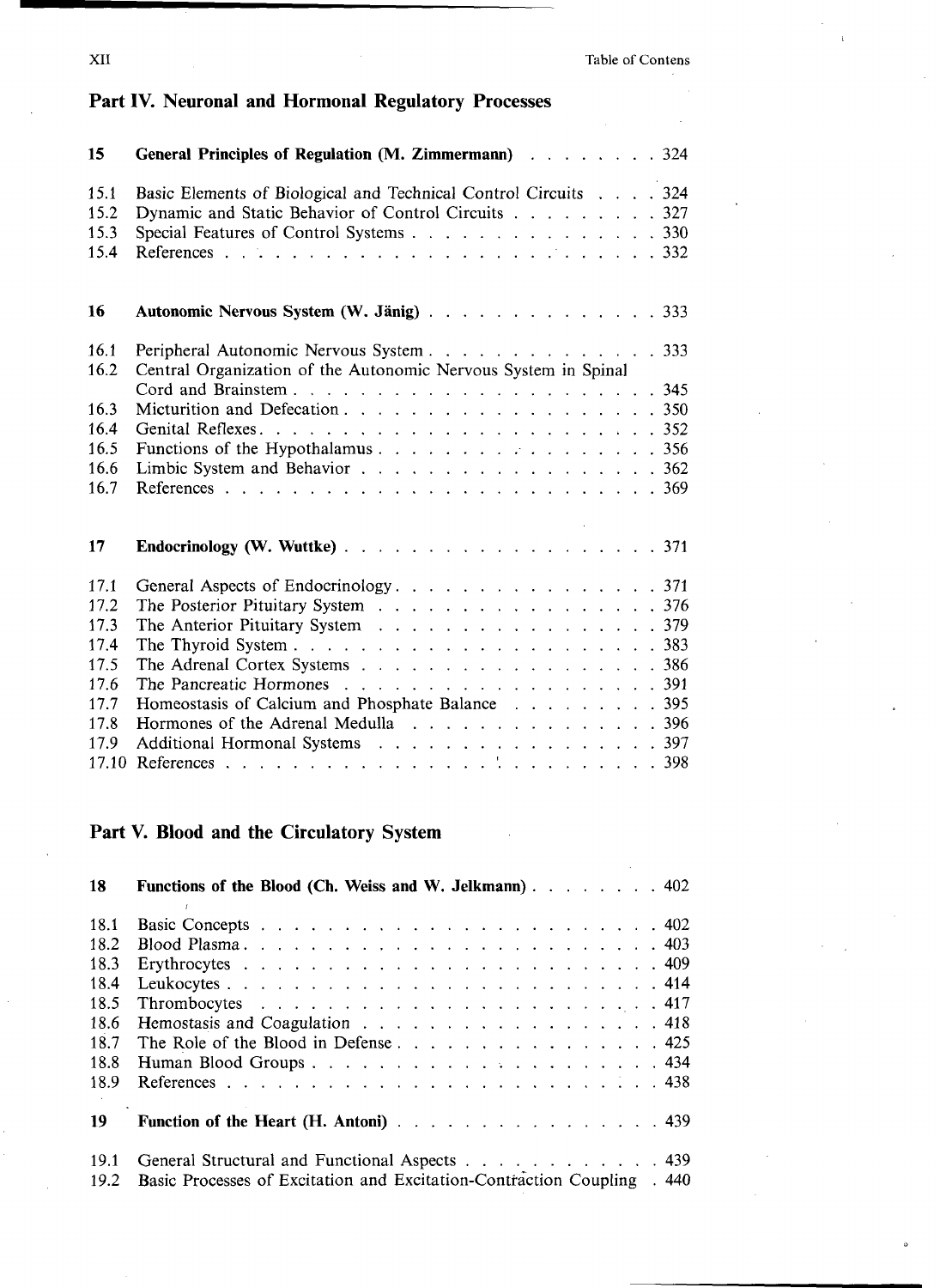#### Table of Contents XIII

 $\mathcal{L}$ 

| 19.3<br>19.4<br>19.5<br>19.6<br>19.7 | The Mechanical Action of the Heart462<br>Dynamics of Adjustment to Changing Work Loads 468<br>Energetics of the Heartbeat474 |  |
|--------------------------------------|------------------------------------------------------------------------------------------------------------------------------|--|
| 20                                   | <b>Functions of the Vascular System (E. Witzleb)</b> 480                                                                     |  |
| 20.1                                 | Fundamentals of Hemodynamics 481                                                                                             |  |
| 20.2                                 | Properties of the Vessel Walls and Variability of Vessel Diameter 485                                                        |  |
| 20.3                                 | Functional Organization of the Vascular System 488                                                                           |  |
| 20.4                                 | The Arterial Part of the Systemic Circulation 491                                                                            |  |
| 20.5                                 | Venous Part of the Systemic Circulation 497                                                                                  |  |
| 20.6                                 |                                                                                                                              |  |
| 20.7                                 | The Lymphatic System. $\ldots$ $\ldots$ $\ldots$ $\ldots$ $\ldots$ $\ldots$ $\ldots$ $\ldots$ 505                            |  |
| 20.8                                 | Regulation of Regional (Local) Blood Flow 506                                                                                |  |
| 20.9                                 | Regulation of the Overall Circulation 511                                                                                    |  |
| 20.10                                | The Pulmonary Circulation523                                                                                                 |  |
| 20.11                                | Circulatory Adjustments to Physiological and Pathological                                                                    |  |
|                                      |                                                                                                                              |  |
|                                      | 20.12 Circulation through Special Organs and Its Control 533                                                                 |  |
|                                      | 20.13 Measurement of Pressure, Flow and Volume in the Vascular System . 537                                                  |  |
|                                      |                                                                                                                              |  |

# Part VI. Respiration

| 21   | Pulmonary Respiration (G. Thews) 544                           |
|------|----------------------------------------------------------------|
| 21.1 |                                                                |
| 21.2 |                                                                |
| 21.3 | Mechanical Factors in Breathing 553                            |
| 21.4 |                                                                |
| 21.5 | Pulmonary Perfusion and Oxygenation of the Blood 565           |
| 21.6 | Central Rhythmogenesis and the Control of Breathing 568        |
| 21.7 |                                                                |
| 22   | Blood Gas Transport and Acid-Base Balance (G. Thews) 578       |
| 22.1 | The Structure and Properties of Hemoglobin 578                 |
| 22.2 | The O <sub>2</sub> -Transport Function of the Blood 582        |
| 22.3 | The $CO_2$ -Transport Function of the Blood 587                |
| 22.4 | The Acid-Base Status of the Blood 589                          |
| 22.5 |                                                                |
| 23   |                                                                |
| 23.1 | Metabolism and Oxygen Requirements of the Tissues 598          |
| 23.2 |                                                                |
| 23.3 | Regulation of $O_2$ Supply and Effects of $O_2$ Deficiency 607 |
| 23.4 |                                                                |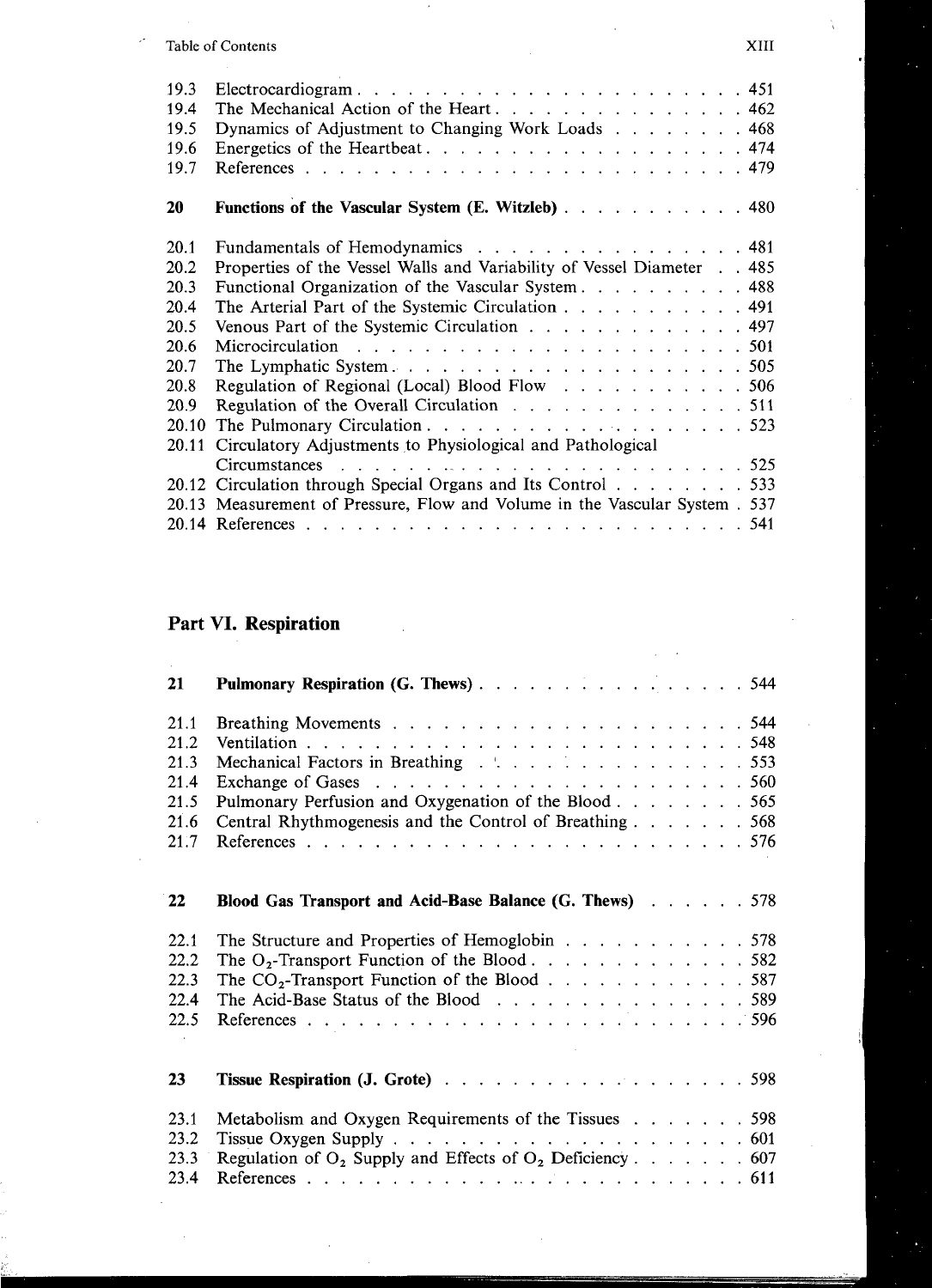#### Part VII. Energy Balance, Work, and Environment

÷,

 $1.11$ 

| 24   |                                                                        |  |
|------|------------------------------------------------------------------------|--|
| 24.1 |                                                                        |  |
| 24.2 |                                                                        |  |
| 24.3 | Metabolic Rates under Special Conditions 617                           |  |
| 24.4 |                                                                        |  |
| 24.5 | Measurement of the Oxygen Uptake of the Whole Body 620                 |  |
| 24.6 | Diagnostic Significance of Energy Expenditure 622                      |  |
| 24.7 |                                                                        |  |
| 25   | Thermal Balance and the Regulation of Body Temperature (K. Brück). 624 |  |
| 25.1 | Heat Production, Body Temperature and Body Size 624                    |  |
| 25.2 | The Temperature of the Human Body 627                                  |  |
| 25.3 |                                                                        |  |
| 25.4 | The Regulation of Body Temperature 632                                 |  |
| 25.5 | Ontogenetic and Adaptive Changes in Thermoregulation 639               |  |
| 25.6 | Pathophysiology of Thermoregulation 641                                |  |
| 25.7 |                                                                        |  |
|      |                                                                        |  |
| 26   | Work Physiology (H.-V. Ulmer) 645                                      |  |
| 26.1 | Fundamentals of Work Physiology 645                                    |  |
| 26.2 | Adjustments to Physical Work 647                                       |  |
|      |                                                                        |  |
| 26.3 | Responses of the Organism to Non-Physical Loads 654                    |  |
| 26.4 | Limits of Performance Capacity. 654                                    |  |
| 26.5 |                                                                        |  |
| 26.6 | Variability in Performance Capacity 659                                |  |
| 26.7 |                                                                        |  |
| 26.8 |                                                                        |  |
| 26.9 |                                                                        |  |
| 27   | Environmental Physiology (H.-V. Ulmer) 666                             |  |
| 27.1 |                                                                        |  |
| 27.2 |                                                                        |  |
| 27.3 | Climate and Room Ventilation 672                                       |  |
| 27.4 |                                                                        |  |
| 27.5 | Noise, Vibration and Acceleration 675                                  |  |

## Part VIII. Nutrition, Digestion and Excretion

| <b>28</b> Nutrition (H.-V. Ulmer) $\ldots$ $\ldots$ $\ldots$ $\ldots$ $\ldots$ $\ldots$ $\ldots$ $\ldots$ 678 |  |
|---------------------------------------------------------------------------------------------------------------|--|
| 28.1 Foods: Their Composition and Functions $\ldots$ , $\ldots$ , $\ldots$ , $\ldots$ , 678                   |  |
| 28.2 Nutritional Requirements; Symptoms of Deficiency and Overdosage. 682                                     |  |

 $\overline{\phantom{a}}$ 

 $\frac{1}{2}$  ,  $\frac{1}{2}$ 

 $\mathcal{L}_{\mathcal{M}}$  and  $\mathcal{L}_{\mathcal{M}}$  is the following contract of the contract of the  $\mathcal{L}_{\mathcal{M}}$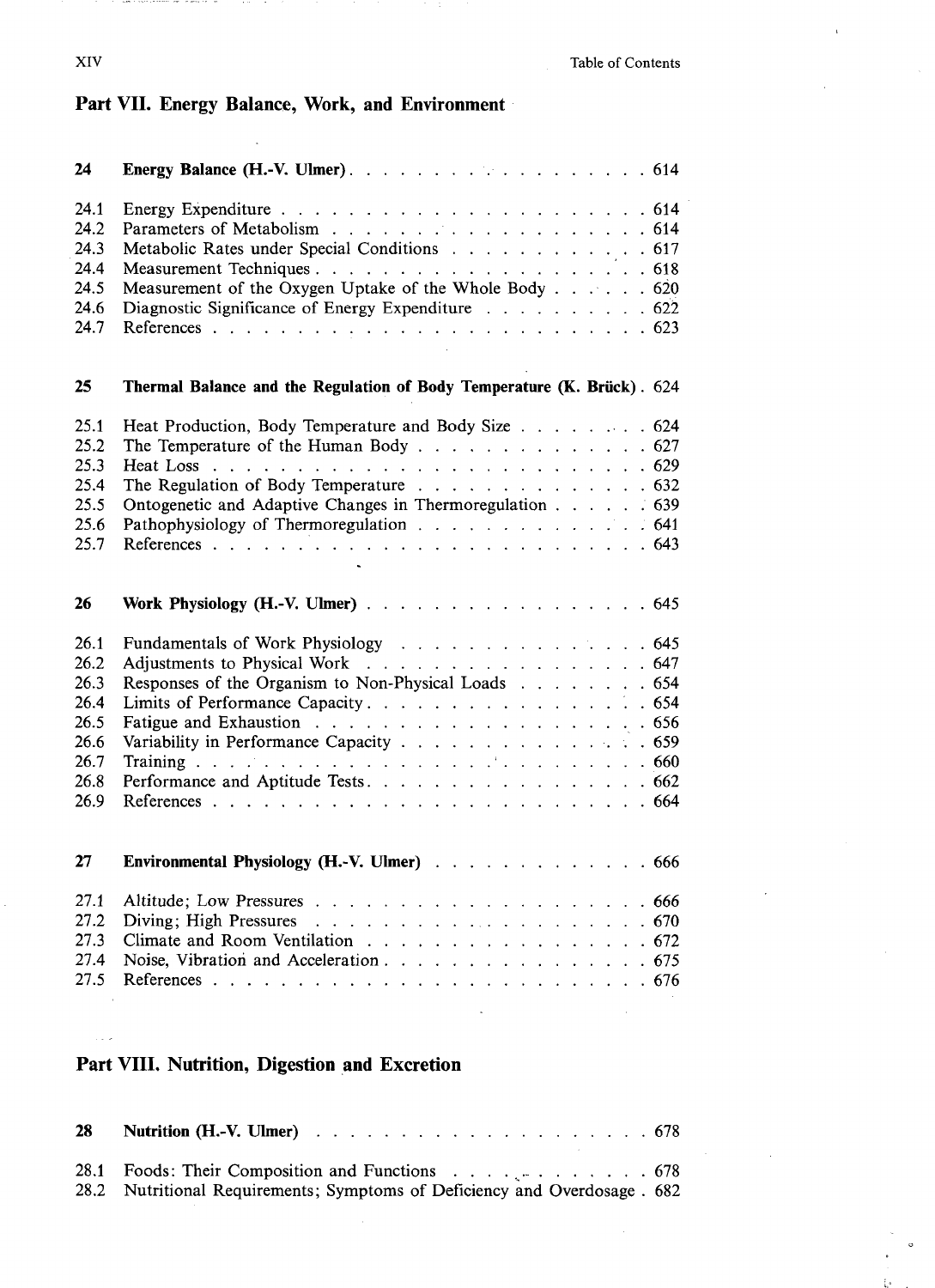#### Table of Contents XV

| 28.3 | Utilization of Foodstuffs; Dietetics 687                       |
|------|----------------------------------------------------------------|
| 28.4 | Evaluation of Body Weight and the Surface Area of the Body 690 |
| 28.5 |                                                                |
|      |                                                                |
| 29   | Functions of the Alimentary Canal (K. Ewe and U. Karbach) 693  |
|      |                                                                |
| 29.1 | General Bases of Gastrointestinal Function 693                 |
| 29.2 | Oral Cavity, Pharynx and Esophagus 705                         |
| 29.3 |                                                                |
| 29.4 |                                                                |
| 29.5 |                                                                |
| 29.6 |                                                                |
| 29.7 |                                                                |
| 29.8 |                                                                |
|      |                                                                |
|      |                                                                |
| 30   |                                                                |
|      |                                                                |
| 30.1 | Fundamentals of Renal Function 735                             |
| 30.2 |                                                                |
| 30.3 |                                                                |
| 30.4 |                                                                |
| 30.5 | Special Tubular Transport Mechanisms. 749                      |
| 30.6 | The Adjustment of Urine Concentration 757                      |
| 30.7 |                                                                |
|      |                                                                |
| 31   | Water and Electrolyte Balance (P. Deetjen) 763                 |
|      |                                                                |
| 31.1 |                                                                |
| 31.2 |                                                                |
| 31.3 | Generalized Disturbances of Water and Electrolyte Balance771   |
| 31.4 |                                                                |
|      | $\mathbf{r}$<br><b>Contract Contract</b>                       |
|      |                                                                |

# Part IX. Reproduction, Pregnancy and Aging

 $\chi_{\rm{max}}=0.5$ 

| 32   | Sexual Functions (W. Wuttke)774                        |
|------|--------------------------------------------------------|
| 32.1 |                                                        |
| 32.2 | Hormonal Regulation of Gonadal Functions 775           |
| 32.3 | Hormonal Regulation of Male Sexual Functions 776       |
| 32.4 | Hormonal Regulation of the Female Sexual Functions 778 |
| 32.5 |                                                        |
| 32.6 |                                                        |
| 33   | <b>Reproduction and Pregnancy (W. Wuttke).</b> 785     |
| 33.1 |                                                        |
| 33.2 |                                                        |
| 33.3 |                                                        |

<u> Bandarík (b. 1988)</u>